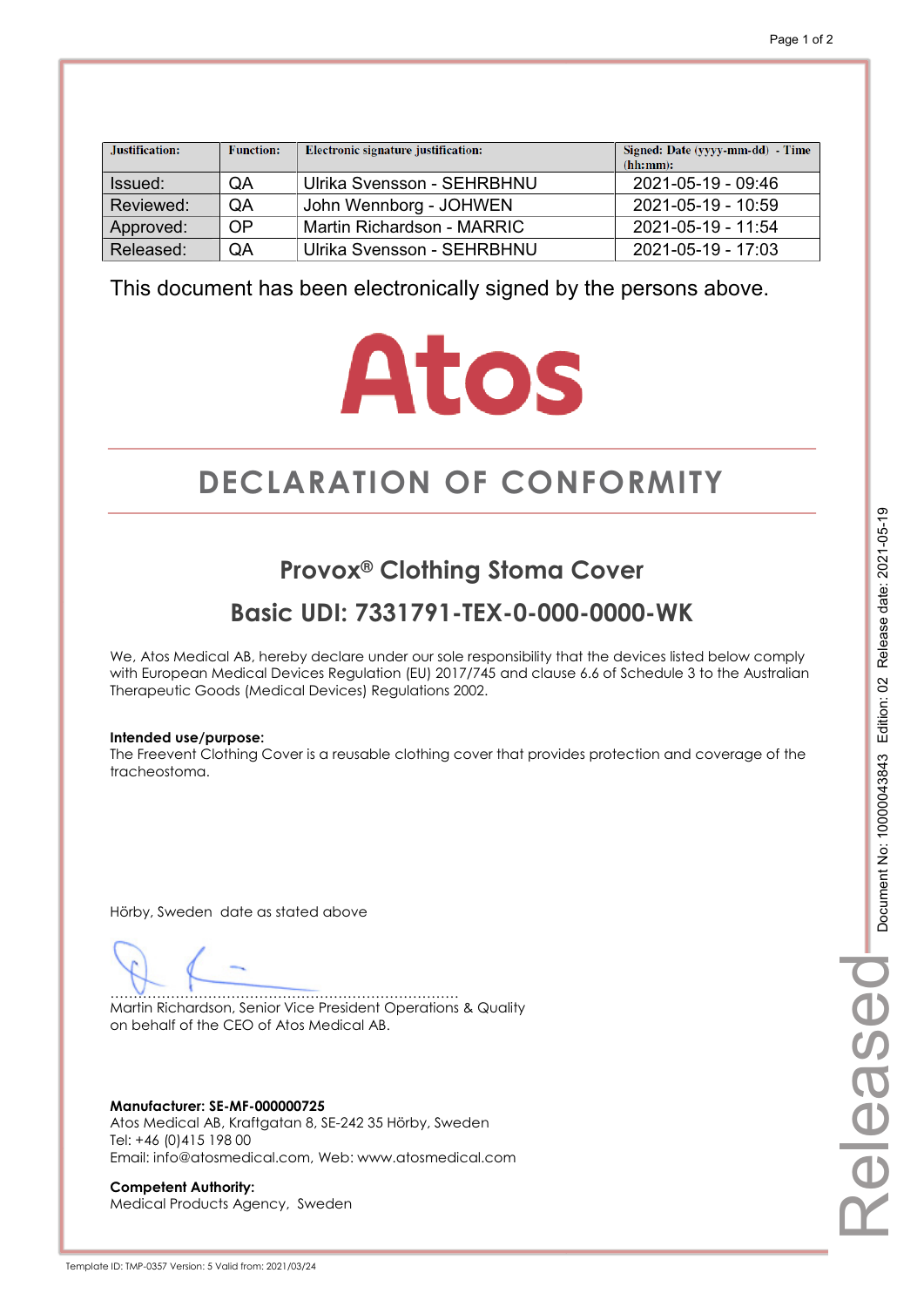# **DECLARATION OF CONFORMITY CONFORMITY**

## **7331791-TEX-0-000-0000-WK 7331791-TEX-0-000-0000-WK**

| <b>REF</b> | <b>Name</b>                               | <b>Class</b>             | <b>GMDN</b> code |
|------------|-------------------------------------------|--------------------------|------------------|
| 1400       | Clothing cover White 3ply Velcro closure  |                          | 31065            |
| 1401       | Clothing cover White 4ply Velcro closure  | I                        | 31065            |
| 1402       | Clothing cover White 8ply Velcro closure  | I                        | 31065            |
| 1403       | Clothing cover White 12ply Velcro closure | I                        | 31065            |
| 14001      | Clothing cover Beige 3ply Velcro closure  |                          | 31065            |
| 14011      | Clothing cover Blue 4ply Velcro closure   | I                        | 31065            |
| 14012      | Clothing cover Beige 4ply Velcro closure  | I                        | 31065            |
| 14022      | Clothing cover Beige 8ply Velcro closure  | $\overline{\phantom{a}}$ | 31065            |
| 14023      | Clothing cover Blue 8ply Velcro closure   | I                        | 31065            |
| 14033      | Clothing cover Beige 12ply Velcro closure | I                        | 31065            |
| 14034      | Clothing cover Blue 12ply Velcro closure  |                          | 31065            |
| 140011     | Clothing cover blue 3ply Velcro closure   | I                        | 31065            |
| 1410A15BP  | Clothing scarf, dark blue cotton/polyes   | I                        | 31065            |
| 1410A15TG  | Clothing scarf, dark blue trevira-georg   | I                        | 31065            |
| 1410A1TG   | Clothing scarf, blue with white dots TG   | I                        | 31065            |
| 1410A21BP  | Clothing scarf, grey Cotton/Polyester     | I                        | 31065            |
| 1410A3BP   | Clothing scarf, white cotton/polyester    |                          | 31065            |
| 1410A3TG   | Clothing scarf, white trevira-georgette   | I                        | 31065            |
| 1410A4BP   | Clothing scarf, black cotton/polyester    | I                        | 31065            |
| 1410A4TG   | Clothing scarf, black trevira-georgette   | I                        | 31065            |
| 1410A5BP   | Clothing scarf, vine red cotton/polyest   | I                        | 31065            |
| 1410A5TG   | Clothing scarf, vine red trevira-george   | I                        | 31065            |
| 1410A7BP   | Clothing scarf, beige Cotton/Polyester    |                          | 31065            |
| 1410A9TG   | Clothing scarf speckled black'n white TG  | I                        | 31065            |
| 1413RSR1   | Clothing round T-shirt w zip lock white   | I                        | 31065            |
| 1413RSR11  | Clothing round neck, T-shirt, zip grey    | I                        | 31065            |
| 1413RSR15  | Clothing round T-shirt w zip lock d.brown | $\overline{\phantom{a}}$ | 31065            |
| 1413RSR2   | Clothing round T-shirt w zip lock beige   | I                        | 31065            |
| 1413RSR3   | Clothing round T-shirt w zip lock yellow  | I                        | 31065            |
| 1413RSR4   | Clothing T-shirt w zip lock light blue    | I                        | 31065            |
| 1413RSR6   | Clothing round T-shirt w zip lock red     | I                        | 31065            |
| 1413RSR7   | Clothing round T-shirt w zip lock d.green | I                        | 31065            |
| 1413RSR8   | Clothing round T-shirt w zip lock blue    | $\overline{1}$           | 31065            |
| 1413RSR9   | Clothing round T-shirt w zip lock black   |                          | 31065            |
| 1414RS1    | Clothing round neck T-shirt form white    |                          | 31065            |
| 1414RS2    | Clothing round neck T-shirt form beige    | I                        | 31065            |
| 1414RS3    | Clothing round T-shirt form light blue    | I                        | 31065            |
| 1414RS4    | Clothing round neck green                 | I                        | 31065            |
| 1414RS5    | Clothing round neck T-shirt form blue     | I                        | 31065            |
| 1414RS6    | Clothing round neck T-shirt form black    |                          | 31065            |

#### **In compliance with Therapeutic Goods (Medical Devices) Regulations 2002**

Each kind of medical device to which the system has been applied complies with the applicable provisions of the essential principles, the classification rules, and the full quality assurance procedures, at each stage, from the design of the device until its final inspection before being supplied.

For standards applied and valid conformity assessment certificates please contact the manufacturer.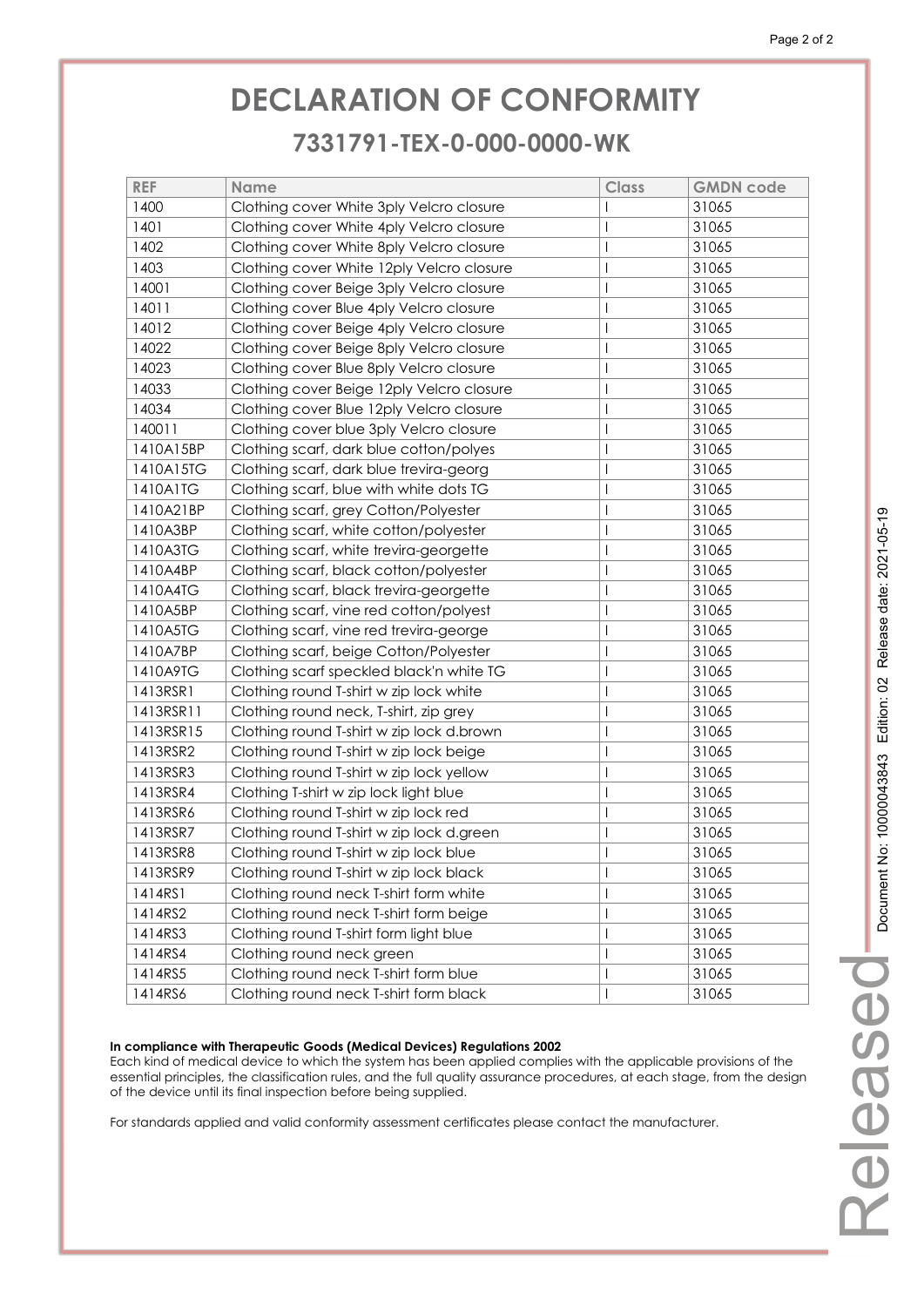| Justification: | <b>Function:</b> | Electronic signature justification: | Signed: Date (yyyy-mm-dd) - Time<br>(hh:mm): |
|----------------|------------------|-------------------------------------|----------------------------------------------|
| Issued:        | QA               | Karolina Nilsson - KARNIL           | 2022-01-04 - 09:39                           |
| Reviewed:      | QA               | Karolina Nilsson - KARNIL           | $2022 - 01 - 04 - 12:56$                     |
| Approved:      | <b>OP</b>        | Martin Richardson - MARRIC          | 2022-01-04 - 13:25                           |
| Released:      | QA               | Karolina Nilsson - KARNIL           | 2022-01-04 - 14:14                           |

# **Atos**

# **DECLARATION OF CONFORMITY CONFORMITY**

## **Freevent® Dressing**

## **Basic UDI: 7331791-COM-0-000-0001-52**

We, Atos Medical AB, hereby declare under our sole responsibility that the devices listed below comply with European Medical Devices Regulation (EU) 2017/745 and clause 6.6 of Schedule 3 to the Australian Therapeutic Goods (Medical Devices) Regulations 2002.

### **Intended use/purpose:**

There are more than one Intended Use in this declaration of conformity. The Intended Use for each group is stated before the group table.

Hörby, Sweden date as stated above

………………………………………………………………… Martin Richardson, Senior Vice President Operations & Quality on behalf of the CEO of Atos Medical AB.

**Manufacturer: SE-MF-000000725**  Atos Medical AB, Kraftgatan 8, SE-242 35 Hörby, Sweden Tel: +46 (0)415 198 00 Email: info@atosmedical.com, Web: www.atosmedical.com

**Competent Authority:**  Medical Products Agency, Sweden Released

eleased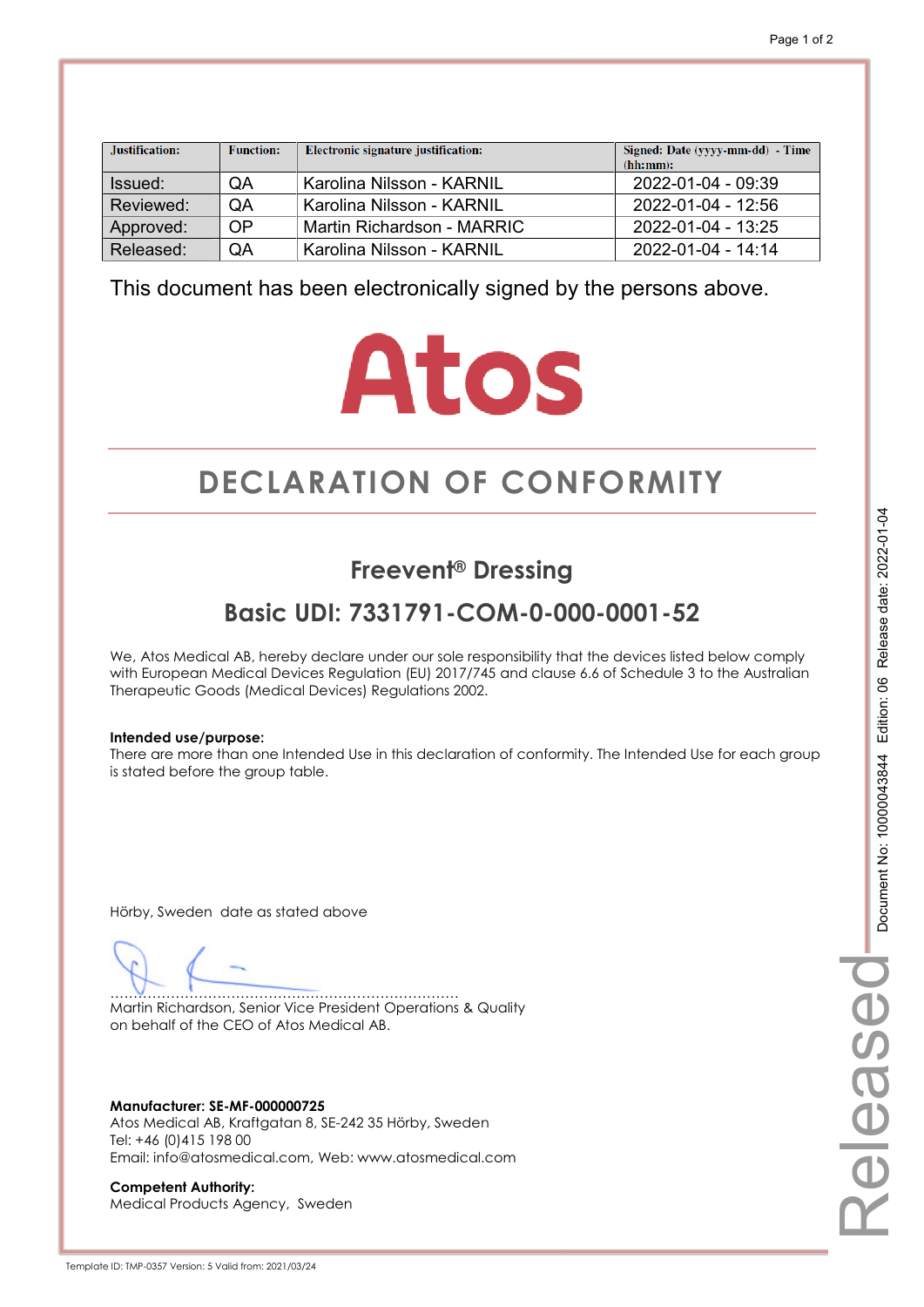## **DECLARATION OF CONFORMITY CONFORMITY 7331791-COM-0-000-0001-52 7331791-COM-0-000-0001-52**

#### **Intended Use:**

The Freevent Dressings are single use tracheal dressings that provide protection between the tracheal cannula and the skin and absorb secretions.

| <b>REF</b> | <b>Name</b>                           | <b>Class</b>             | <b>GMDN</b> code |
|------------|---------------------------------------|--------------------------|------------------|
| 1425       | Freevent Dressing AL 80x100           |                          | 15624            |
| 14250      | Freevent Dressing slt 90x100          |                          | 15624            |
| 14251      | Freevent Dressing AL slt 80x100       | I                        | 15624            |
| 14253      | Freevent Dressing Combi slt 90x100    | I                        | 15624            |
| 14254      | Freevent Dressing Combi AL slt 90x100 | I                        | 15624            |
| 14255      | Freevent Dressing Combi 90x100        |                          | 15624            |
| 14256      | Freevent Dressing Combi AL 90x100     |                          | 15624            |
| 14257      | Freevent Dressing Combi slt 90x150    |                          | 15624            |
| 14258      | Freevent Dressing Combi AL slt 90x150 | $\overline{\phantom{a}}$ | 15624            |
| 14259      | Freevent Dressing Combi 90x150        |                          | 15624            |
| 142510     | Freevent Dressing Dbl 90x100          | I                        | 15624            |
| 142511     | Freevent Dressing Dbl AL 90x100       | I                        | 15624            |
| 142512     | Freevent Dressing DbI sIt 90x100      |                          | 15624            |
| 142513     | Freevent Dressing Dbl AL slt 90x100   | I                        | 15624            |
| 142514     | Freevent Dressing Dbl 90x150          | I                        | 15624            |
| 142515     | Freevent Dressing Dbl AL slt 90x150   | I                        | 15624            |
| 142516     | Freevent Dressing DbI sIt 90x150      | I                        | 15624            |
| 1425921    | Freevent Trach Dressing slt 90x100    |                          | 15624            |
| 1425923    | Freevent Trach Dressing slt 90x150    | I                        | 15624            |
| 1425932    | Freevent Dressing AL slt 90x100       |                          | 15624            |
| 1425933    | Freevent Dressing AL slt 90x150       |                          | 15624            |
| 14250-PED  | Freevent Dressing slt 65x70 PED       | $\overline{\phantom{a}}$ | 15624            |
| 142512-PED | Freevent Dressing Dbl slt 65x70       | I                        | 15624            |
| 14251-PED  | Freevent Dressing AL slt 65x70        |                          | 15624            |
| 14253H     | Freevent Dressing Combi BG slt 90x100 |                          | 15624            |
| 14253H-PED | Freevent Dressing Combi BG slt 65x70  |                          | 15624            |
| 14253-PED  | Freevent Dressing Combi slt 65x70     | I                        | 15624            |
| 14255H     | Freevent Dressing Combi BG 90x100     | I                        | 15624            |
| 14256H     | Freevent Dressing Combi AL/BG 90x100  | I                        | 15624            |
| 14259H     | Freevent Dressing Combi BG slt 90x150 |                          | 15624            |
| 18008-001  | Freevent Dressing AL 65x70 PED        |                          | 15624            |

#### **Intended Use:**

The Freevent Pads are single use tracheostomy pads that provide protection between the tracheal cannula and the skin and absorb secretions.

| <b>REF</b> | <b>Name</b>                         | Class | <b>GMDN</b> code |
|------------|-------------------------------------|-------|------------------|
| 142700-D   | Freevent Dressing Pad slt 90x100    |       | 15624            |
| 142700-PED | Freevent Dressing Pad slt 65x70 PED |       | 15624            |
| 142800     | Freevent Dressing Pad 65x45         |       | 15624            |
| 1431       | Freevent Dressing Foam 65x70        |       | 15624            |

#### **In compliance with Therapeutic Goods (Medical Devices) Regulations 2002**

Each kind of medical device to which the system has been applied complies with the applicable provisions of the essential principles, the classification rules, and the full quality assurance procedures, at each stage, from the design of the device until its final inspection before being supplied.

For standards applied and valid conformity assessment certificates please contact the manufacturer.

Released

Release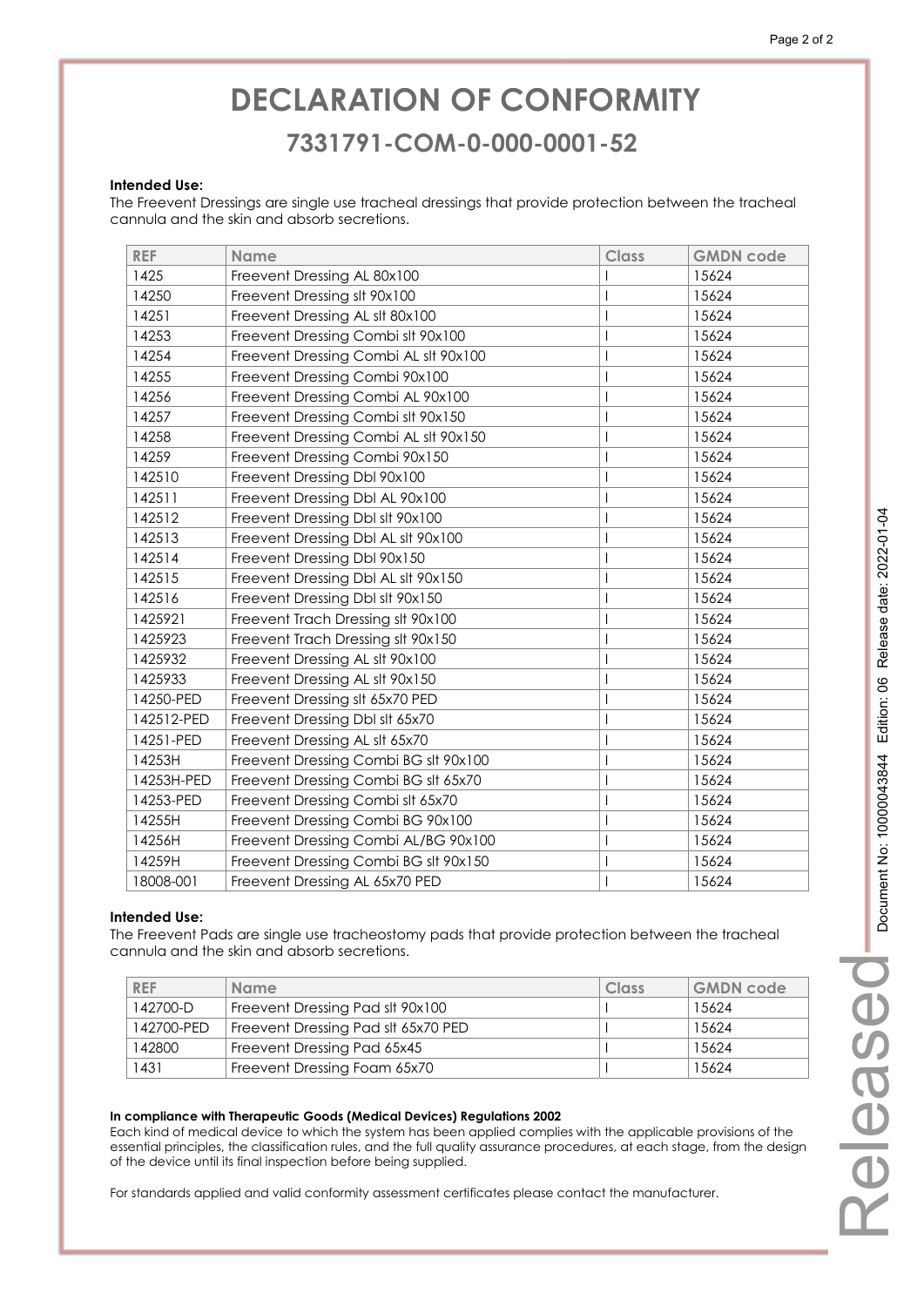| Justification: | <b>Function:</b> | Electronic signature justification: | Signed: Date (yyyy-mm-dd) - Time<br>(hh:mm): |
|----------------|------------------|-------------------------------------|----------------------------------------------|
| Issued:        | QA               | Elin Algotson - ELIALG              | 2021-12-28 - 10:49                           |
| Reviewed:      | QA               | John Wennborg - JOHWEN              | 2021-12-28 - 11:05                           |
| Approved:      | OP               | Martin Richardson - MARRIC          | 2021-12-28 - 16:11                           |
| Released:      | QA               | Elin Algotson - ELIALG              | 2021-12-28 - 16:34                           |

# **Atos**

# **DECLARATION OF CONFORMITY CONFORMITY**

## **Freevent® DualCare™**

## **Basic UDI: 7331791-HME-0-000-0005-XQ**

We, Atos Medical AB, hereby declare under our sole responsibility that the devices listed below comply with European Medical Devices Regulation (EU) 2017/745 and clause 6.6 of Schedule 3 to the Australian Therapeutic Goods (Medical Devices) Regulations 2002.

### **Intended use/purpose:**

There are more than one Intended Use in this declaration of conformity. The Intended Use for each group is stated before the group table.

Hörby, Sweden date as stated above

………………………………………………………………… Martin Richardson, Senior Vice President Operations & Quality on behalf of the CEO of Atos Medical AB.

**Manufacturer: SE-MF-000000725**  Atos Medical AB, Kraftgatan 8, SE-242 35 Hörby, Sweden Tel: +46 (0)415 198 00 Email: info@atosmedical.com, Web: www.atosmedical.com

**Competent Authority:**  Medical Products Agency, Sweden Released

elease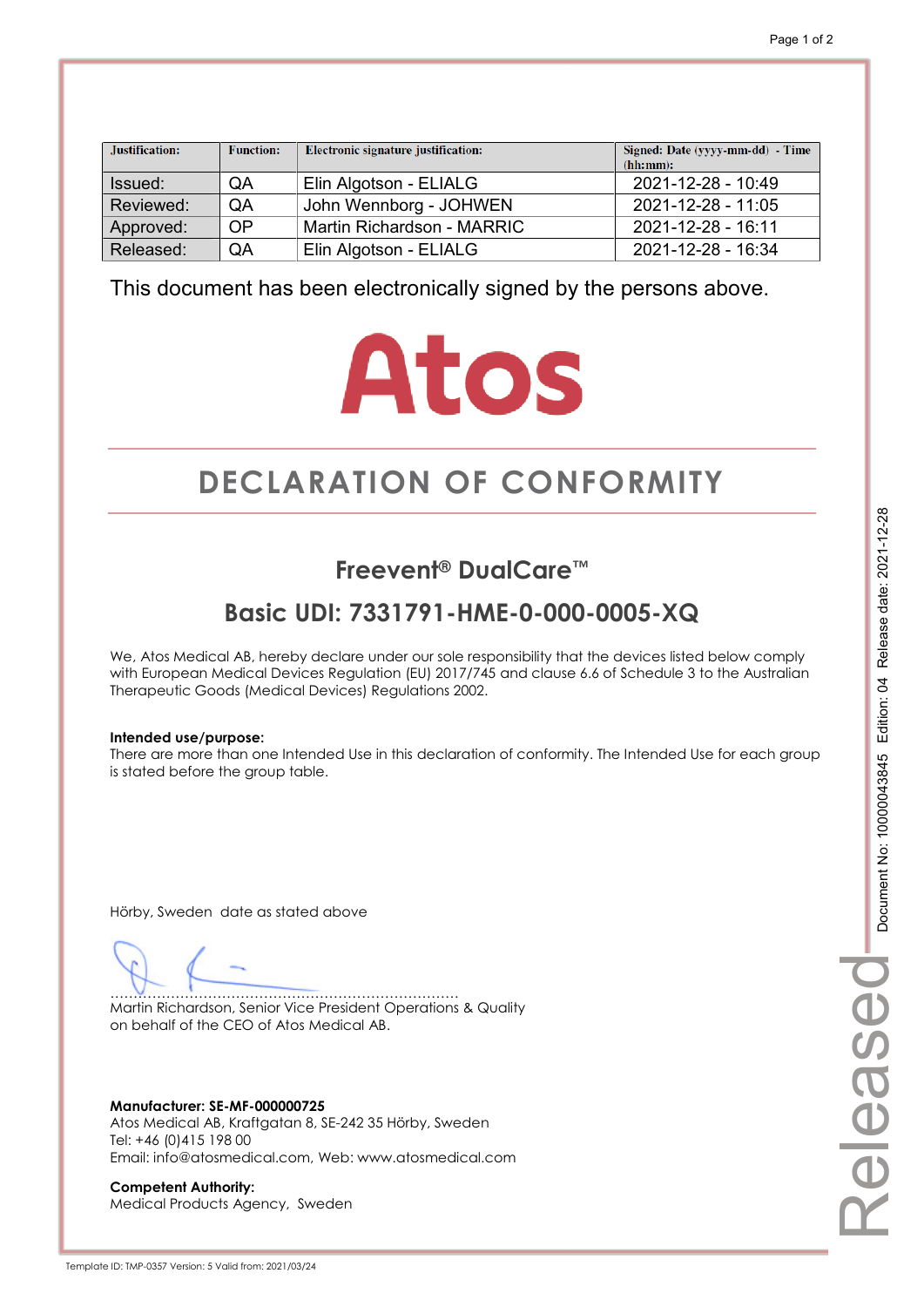# **DECLARATION OF CONFORMITY CONFORMITY**

## **7331791-HME-0-000-0005-XQ 7331791-HME-0-000-0005-XQ**

#### **Intended Use:**

Freevent DualCare is a combined Speaking Valve and Heat and Moisture Exchanger (HME) intended for spontaneously breathing tracheostomized patients using a tracheostomy tube with a deflated cuff, or a tracheostomy tube without cuff. In HME-mode the device conditions inhaled air by retaining heat and moisture from the exhaled air. By turning the lid of the Speaking Valve into speaking mode air is redirected to enable speech. The entire device is for single patient use and the HME-part is for single use.

Patient Population: For spontaneously breathing tracheostomized patients (adults and pediatric patients greater than 10 kg in weight) using a tracheostomy tube with a deflated cuff, or a tracheostomy tube without cuff.

| <b>REF</b> | <b>Name</b>                           | Class | <b>GMDN</b> code |
|------------|---------------------------------------|-------|------------------|
| 7740       | Freevent DualCare Set 22              |       | 36071            |
| 7741       | Freevent DualCare Set 15              |       | 36071            |
| 7744       | Freevent DualCare Speaking Valve      |       | 36071            |
| 7745       | Removal Aid                           |       | 58705            |
| 7746       | Freevent Connection strap             |       | 36071            |
| 7755       | Freevent DualCare Speaking Valve Blue |       | 36071            |

Environment of Use: Hospitals, ICU, sub-acute care institutions and home.

#### **Intended Use:**

Freevent HME 15 is a Heat and Moisture Exchanger (HME) intended for spontaneously breathing tracheostomized patients using a tracheostomy tube with a ISO 15 mm connector. The HME conditions inhaled air by retaining heat and moisture from the exhaled air. The device also partially restores lost breathing resistance. The Freevent HME 15 Regular offers high airflow while Freevent HME 15 XtraMoist offers high humidification.

The HME is used in combination with Freevent DualCare Speaking valve/Freevent DualCare Speaking Valve Blue, with Freevent HME DigiTop/Freevent HME DigiTop Blue, or with HME DigiTop O2.

The HME is for single use, i.e. it has to be exchanged at least every 24 hours.

| <b>REF</b> | <b>Name</b>                     | Class. | <b>GMDN</b><br>code |
|------------|---------------------------------|--------|---------------------|
| 7742       | Freevent HME 15 Regular (30pcs) |        | 58/05               |

#### **Intended Use:**

Freevent HME 22 Regular is a Heat and Moisture Exchanger (HME) intended for spontaneously breathing tracheostomized patients using a tracheostomy tube with a Ø22mm connector. The HME conditions inhaled air by retaining heat and moisture from the exhaled air. The device also partially restores lost breathing resistance.

The HME is used in combination with Freevent DualCare Speaking Valve/Freevent DualCare Speaking Valve Blue, with Freevent HME DigiTop/Freevent HME DigiTop Blue, or with HME DigiTop O2.

The HME is for single use, i.e. it has to be exchanged at least every 24 hours.

| <b>REF</b> | Name                            | <b>Class</b> | <b>GMDN</b> code |
|------------|---------------------------------|--------------|------------------|
| 7747       | Freevent HME 22 Regular (30pcs) |              | 58705            |

#### **In compliance with Therapeutic Goods (Medical Devices) Regulations 2002**

Each kind of medical device to which the system has been applied complies with the applicable provisions of the essential principles, the classification rules, and the full quality assurance procedures, at each stage, from the design of the device until its final inspection before being supplied.

For standards applied and valid conformity assessment certificates please contact the manufacturer.

Released

Release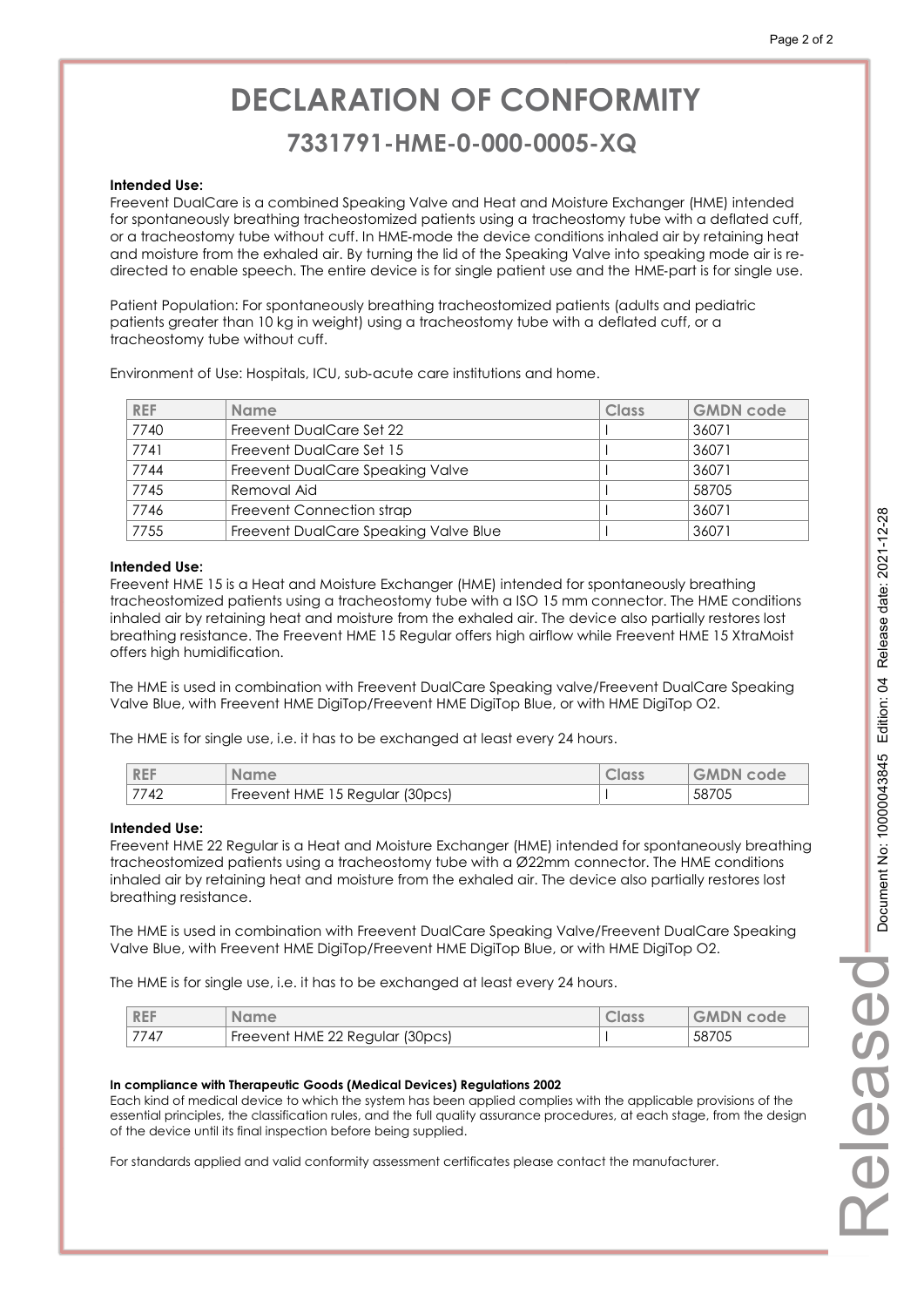| Justification: | <b>Function:</b> | Electronic signature justification: | Signed: Date (yyyy-mm-dd) - Time<br>(hh:mm): |
|----------------|------------------|-------------------------------------|----------------------------------------------|
| Issued:        | QA               | Ulrika Svensson - SEHRBHNU          | 2021-05-19 - 09:53                           |
| Reviewed:      | QA               | John Wennborg - JOHWEN              | 2021-05-19 - 11:04                           |
| Approved:      | OP               | Martin Richardson - MARRIC          | 2021-05-19 - 11:53                           |
| Released:      | QA               | Ulrika Svensson - SEHRBHNU          | 2021-05-19 - 17:04                           |

# **Atos**

# **DECLARATION OF CONFORMITY CONFORMITY**

**Freevent® Tracheal Tube Cleansing Jar Basic UDI: 7331791-TTU-A-000-0001-WK** 

We, Atos Medical AB, hereby declare under our sole responsibility that the devices listed below comply with European Medical Devices Regulation (EU) 2017/745 and clause 6.6 of Schedule 3 to the Australian Therapeutic Goods (Medical Devices) Regulations 2002.

#### **Intended use/purpose:**

The Freevent Tracheal Tube Cleansing Jar is intended for cleaning of all types of tracheal tubes with Freevent Tracheal Tube Detergent Powder.

Hörby, Sweden date as stated above

………………………………………………………………… Martin Richardson, Senior Vice President Operations & Quality on behalf of the CEO of Atos Medical AB.

**Manufacturer: SE-MF-000000725**  Atos Medical AB, Kraftgatan 8, SE-242 35 Hörby, Sweden Tel: +46 (0)415 198 00 Email: info@atosmedical.com, Web: www.atosmedical.com

**Competent Authority:**  Medical Products Agency, Sweden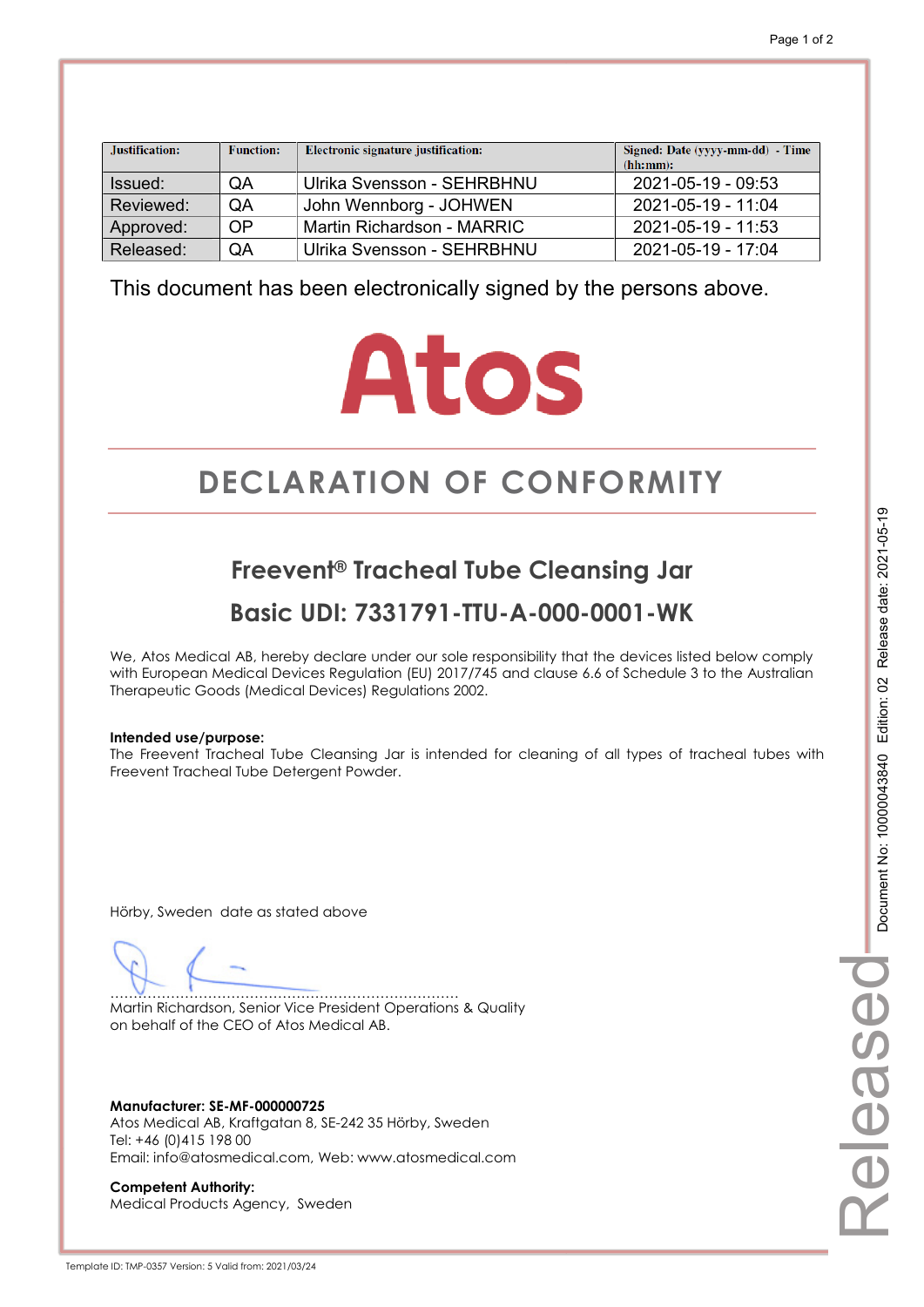## **DECLARATION OF CONFORMITY CONFORMITY**

## **7331791-TTU-A-000-0001-WK 7331791-TTU-A-000-0001-WK**

| <b>REF</b> | <b>Name</b>                          | <b>CIUSS</b> | <b>GMDN</b> code |
|------------|--------------------------------------|--------------|------------------|
| 1602       | Freevent Tracheal Tube Cleansing Jar |              | 62628            |

#### **In compliance with Therapeutic Goods (Medical Devices) Regulations 2002**

Each kind of medical device to which the system has been applied complies with the applicable provisions of the essential principles, the classification rules, and the full quality assurance procedures, at each stage, from the design of the device until its final inspection before being supplied.

For standards applied and valid conformity assessment certificates please contact the manufacturer.

Released

Released

L.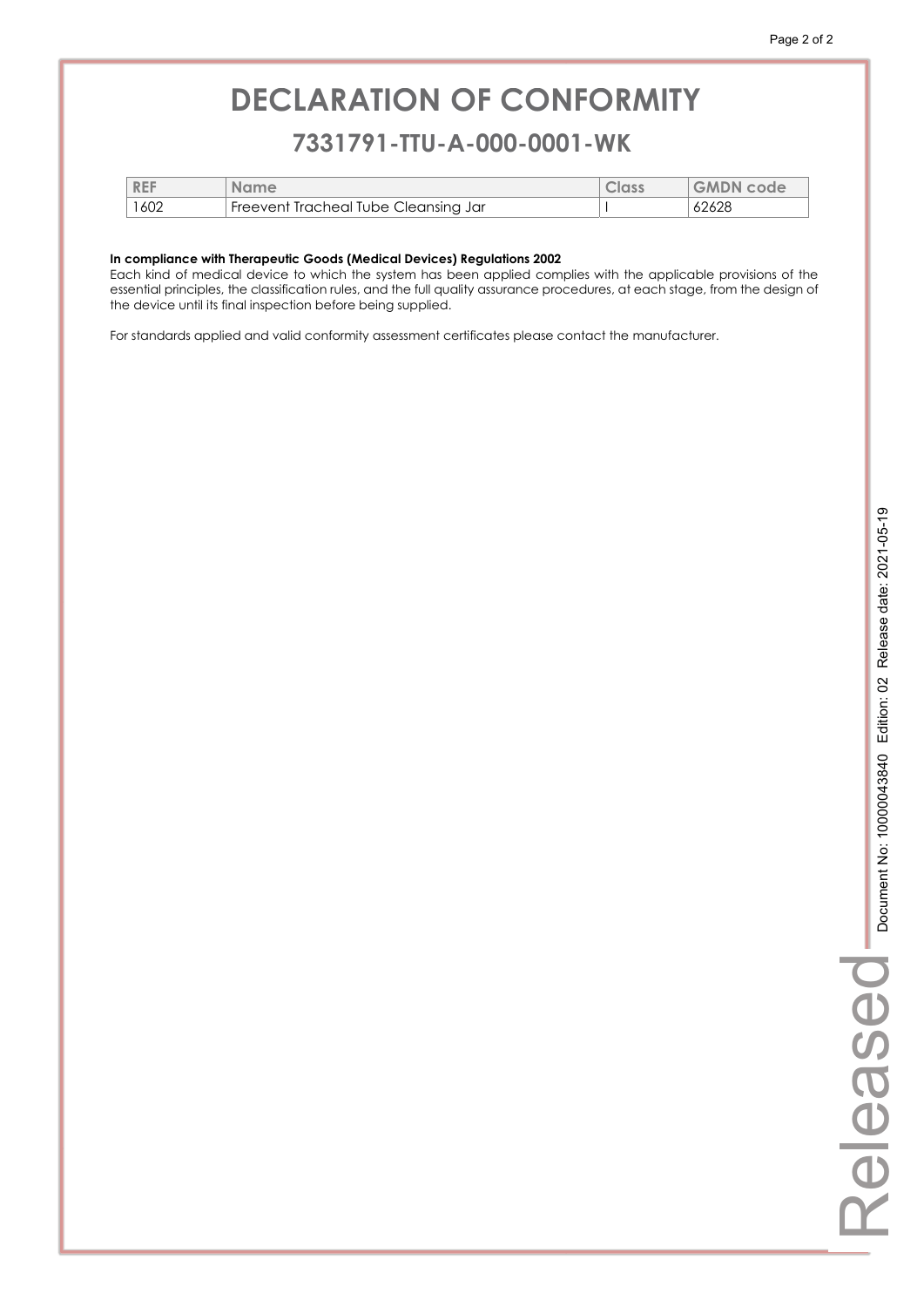| Justification: | <b>Function:</b> | Electronic signature justification: | Signed: Date (yyyy-mm-dd) - Time<br>(hh:mm): |
|----------------|------------------|-------------------------------------|----------------------------------------------|
| Issued:        | QA               | Ulrika Svensson - SEHRBHNU          | 2021-05-19 - 09:54                           |
| Reviewed:      | QA               | John Wennborg - JOHWEN              | 2021-05-19 - 11:06                           |
| Approved:      | OP               | Martin Richardson - MARRIC          | 2021-05-19 - 11:53                           |
| Released:      | QA               | Ulrika Svensson - SEHRBHNU          | 2021-05-19 - 17:05                           |

# **Atos**

## **DECLARATION OF CONFORMITY CONFORMITY MDR CLASS I CLASS I**

## **Freevent® XtraCare™**

## **Basic UDI: 7331791-HME-0-000-0004-XM**

We, Atos Medical AB, hereby declare under our sole responsibility that the devices listed below comply with European Medical Devices Regulation (EU) 2017/745 and clause 6.6 of Schedule 3 to the Australian Therapeutic Goods (Medical Devices) Regulations 2002.

#### **Intended use/purpose:**

Freevent XtraCare and Freevent XtraCare Mini are single use Heat and Moisture Exchangers with electrostatic filters (HMEF) that condition and filter inhaled air in patients spontaneously breathing through a tracheostoma.

Hörby, Sweden date as stated above

………………………………………………………………… Martin Richardson, Senior Vice President Operations & Quality on behalf of the CEO of Atos Medical AB.

**Manufacturer: SE-MF-000000725**  Atos Medical AB, Kraftgatan 8, P.O. Box 183, SE-242 22 Hörby, Sweden Tel: +46 (0)415 198 00 Email: info@atosmedical.com, Web: www.atosmedical.com

**Competent Authority:**  Medical Products Agency, Sweden Released

eleased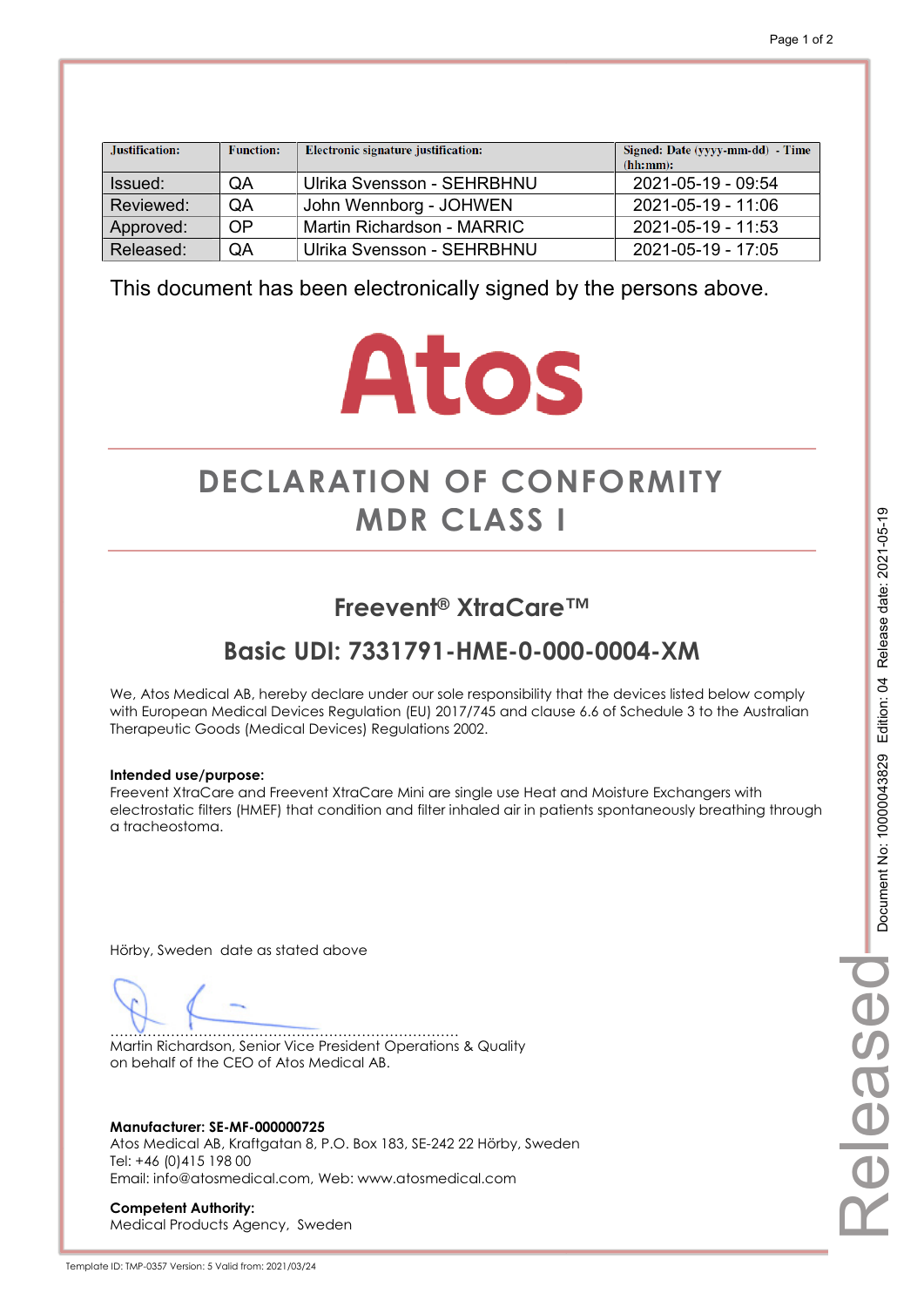## **DECLARATION OF CONFORMITY MDR CLASS I CLASS I 7331791-HME-0-000-0004-XM 7331791-HME-0-000-0004-XM**

| <b>REF</b> | <b>Name</b>                         | Class | <b>GMDN</b> code |
|------------|-------------------------------------|-------|------------------|
| 7767       | Freevent XtraCare White             |       | 58705            |
| 7768       | Freevent XtraCare Blue              |       | 58705            |
| 7788       | Freevent XtraCare Blue              |       | 58705            |
| 7789       | Freevent XtraCare White             |       | 58705            |
| 8004       | Freevent XtraCare Mini White 30 pcs |       | 58705            |
| 8005       | Freevent XtraCare Mini Blue 30 pcs  |       | 58705            |
| 8006       | Freevent XtraCare Mini Pink 30 pcs  |       | 58705            |
| 8008       | Freevent XtraCare Mini White 5 pcs  |       | 58705            |

In compliance with Therapeutic Goods (Medical Devices) Regulations 2002

Each kind of medical device to which the system has been applied complies with the applicable provisions of the essential principles, the classification rules, and the full quality assurance procedures, at each stage, from the design of the device until its final inspection before being supplied.

For standards applied and valid conformity assessment certificates please contact the manufacturer.

Released-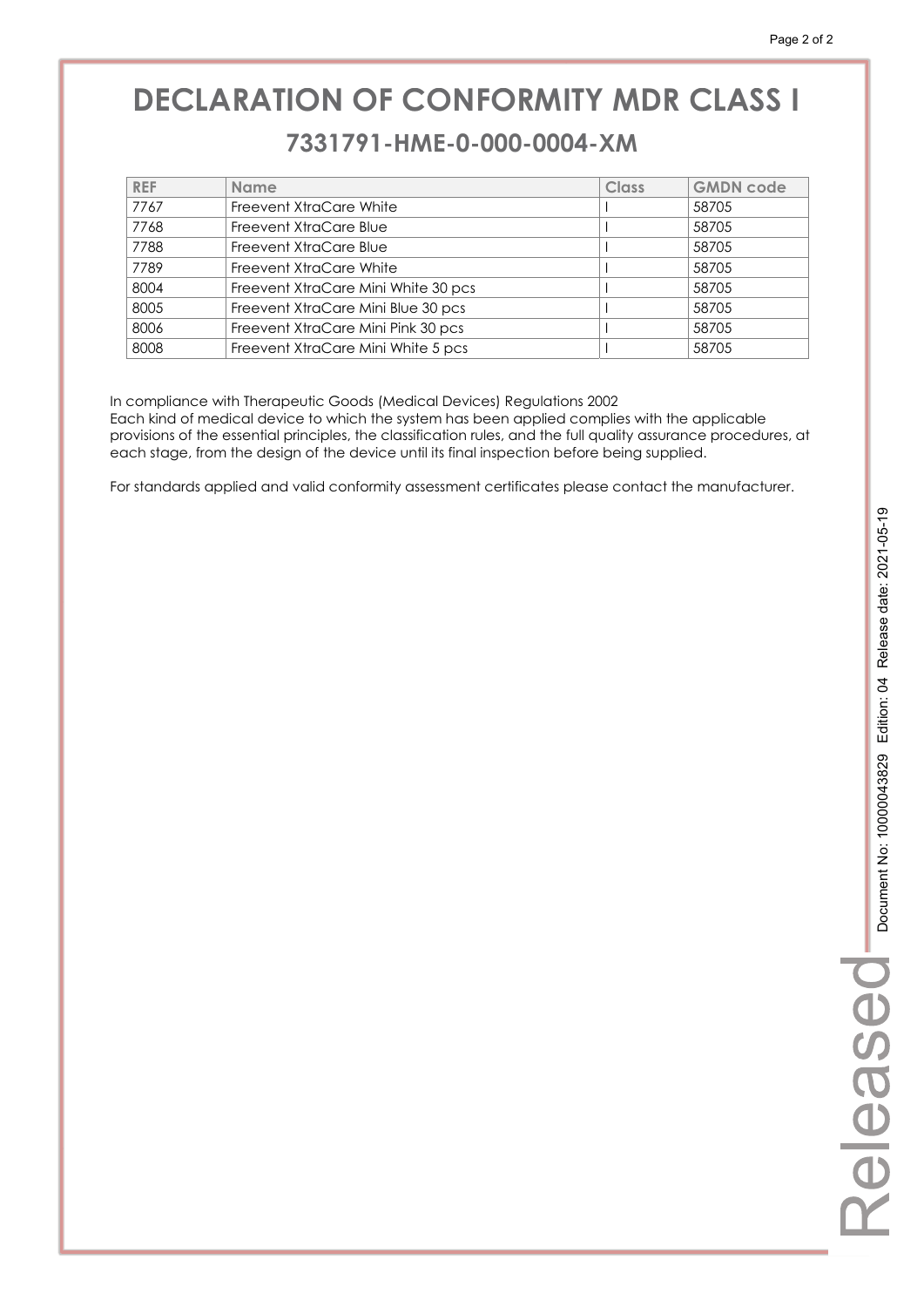*Document title*  Declaration of Conformity

| Justification: | <b>Function:</b> | Electronic signature justification: | Signed: Date (yyyy-mm-dd) - Time<br>(hh:mm): |
|----------------|------------------|-------------------------------------|----------------------------------------------|
| Issued:        | QA               | Ulrika Svensson - SEHRBHNU          | 2021-05-21 - 07:44                           |
| Reviewed:      | <b>OA</b>        | John Wennborg - JOHWEN              | 2021-05-21 - 08:52                           |
| Approved:      | <b>OP</b>        | Martin Richardson - MARRIC          | 2021-05-21 - 09:31                           |
| Released:      | QA               | Ulrika Svensson - SEHRBHNU          | $2021 - 05 - 25 - 13.37$                     |

This document has been electronically signed by the persons above.

We, Atos Medical AB, hereby declare that the below mentioned devices comply with Swedish regulation LVFS 2003:11, transposing Annex II, with the exemption of section 4 (for class IIa and class IIb devices) and Annex VII (for class I devices) of the European Medical Devices Directive 93/42/EEC and clause 3.5 of Schedule 3 to the Therapeutic Goods (Medical Devices) Regulations 2002.

### **The Trach Accessories**

| <b>REF</b> | <b>Name</b>                       | <b>Class</b>         | <b>GMDN code</b> |
|------------|-----------------------------------|----------------------|------------------|
| 1502       | Stoma Oil 100ml                   | llb                  | 57897            |
| 7756       | HME DigiTop O2                    | $\mathsf{II} \alpha$ | 58705            |
| 7769       | Freevent O2 Adaptor 10pcs         | lla                  | 58705            |
| 8007       | Freevent O2 Adaptor Mini 10 pcs   | lla                  | 58705            |
| 8034       | Freevent Dressing Softfoam L      | 1s                   | 15624            |
| 8035       | Freevent Dressing Softfoam S      | 1s                   | 15624            |
| 8036       | Freevent Dressing Softfoam Slim L | 1s                   | 15624            |
| 8038       | <b>Freevent Dressing Coated L</b> | 1s                   | 15624            |
| 8039       | Freevent Dressing Coated M        | 1s                   | 15624            |

Each kind of medical device to which the system has been applied complies with the applicable provisions of the Essential Principles and Essential Requirements, the classification rules, applicable standards and the full quality assurance procedures, at each stage, from the design of the device until its final inspection before being supplied.

Valid Certificates are controlled and filed by QA/RA Department. For standards applied see Applicable Standards & Essential Requirements for each product.

*Notified Body: Intertek Semko AB, Sweden. Identification no. 0413* Atos Medical AB *EC-certificate no. 41310296-04* **Kraftgatan 8** 

*Competent Authority: Medical Products Agency, Sweden* 

SE-242 35 Hörby, Sweden<br>Tel: +46 (0) 415 198 00 E-mail: info@atosmedical.com

This document is the property of ATOS MEDICAL AB, Sweden. It is not to be used or duplicated without written permission from ATOS and may not be used in any way inconsistent with the purpose for which it is lent. **Template ID:** TMP-0263 **Version:** 4 **Valid from:** 2020/10/21